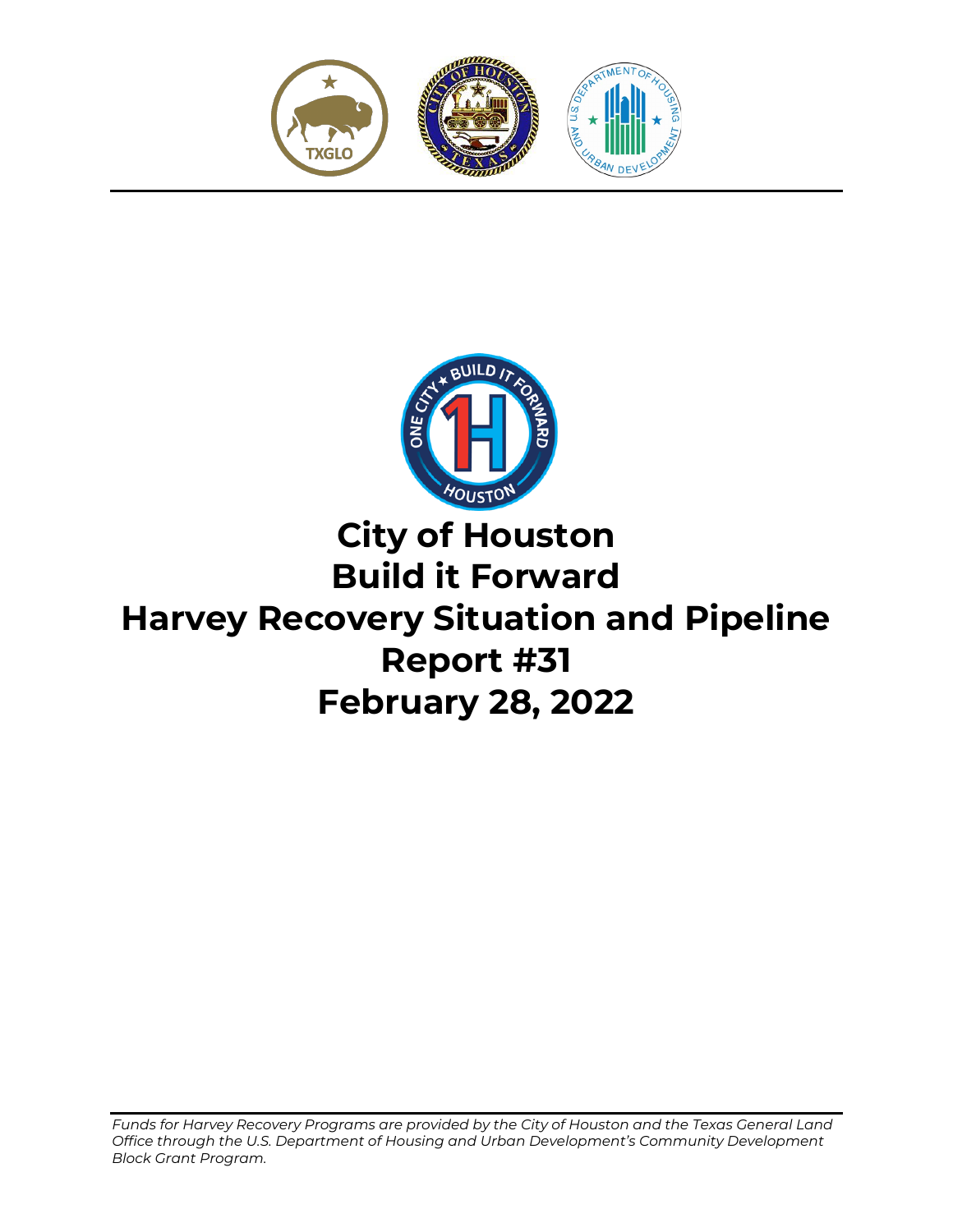

# **Harvey Recovery Situation and Pipeline Report #31**

February 2022

# **Situation Report: February 2022**

The City of Houston Homeowner Assistance Program (HoAP) helps homeowners affected by Hurricane Harvey repair and rebuild their damaged homes, or get reimbursed for work already completed. The program prioritizes low-and moderate-income homeowners, while serving Houstonians of all income levels. The Housing and Community Development Department (HCDD) administers the program for the City of Houston, through a sub-grant agreement with the Texas General Land Office (GLO)

The program launched in January 2019 with outreach to affected homeowners to encourage them to participate in the program. At the same time, the City was building capacity to repair and reconstruct homes and reimburse homeowners for repair expenses. The first homeowners were served in April 2019, with steady ramp up since then.

## **Single Family Current Status:**

- $-$  Submitted Single-Family Files to GLO: 1,259
- HoAP Submitted Files: 719
- HbAP Submitted Files: 540

## **GLO Approved Single-Family Files:** 1,137

- $-$  HoAP Approved Files: 678
- $-$  HbAP Approved Files: 459

#### **Single-Family Households with Assistance in Process:** 241

- $-$  Homeowners in contract closings/permitting/waiting NTPs: 128
- $-$  Recons Under Construction: 4
- Rehabs Under Construction: 0
- Approved homebuyers searching for home: 109

## **Total Single-Family Assisted:** 890

- Recons Completed: 202
- $-$  Rehabs Completed: 71
- Reimbursement checks sent: 267
- HbAP closed: 350

## **Current Multifamily Status:**

- 32 developments announced for \$450 million in funding and nearly \$1 billion in development cost
- 7 developments announced and working through underwriting/legal documents, 16 are under construction, 3 developments are pending closing, and 6 developments have been completed

There may be a few changes to the announced 9% Tax Credit developments once the State finalizes its list

#### **Public Services Status:**

 $-$  18 different contracts with nonprofits approved by Council for a total of \$15.2 million.

## **Overall Funding Status: \*\*Based on Adjusted Budgets 2/26/21**

\$551 million (66% of total) with identified addresses/developments/nonprofits for funding currently under contract/LOI negotiations, underwriting or otherwise prepping for Council approval. \$393 million (46% of total) with Council Approved contract

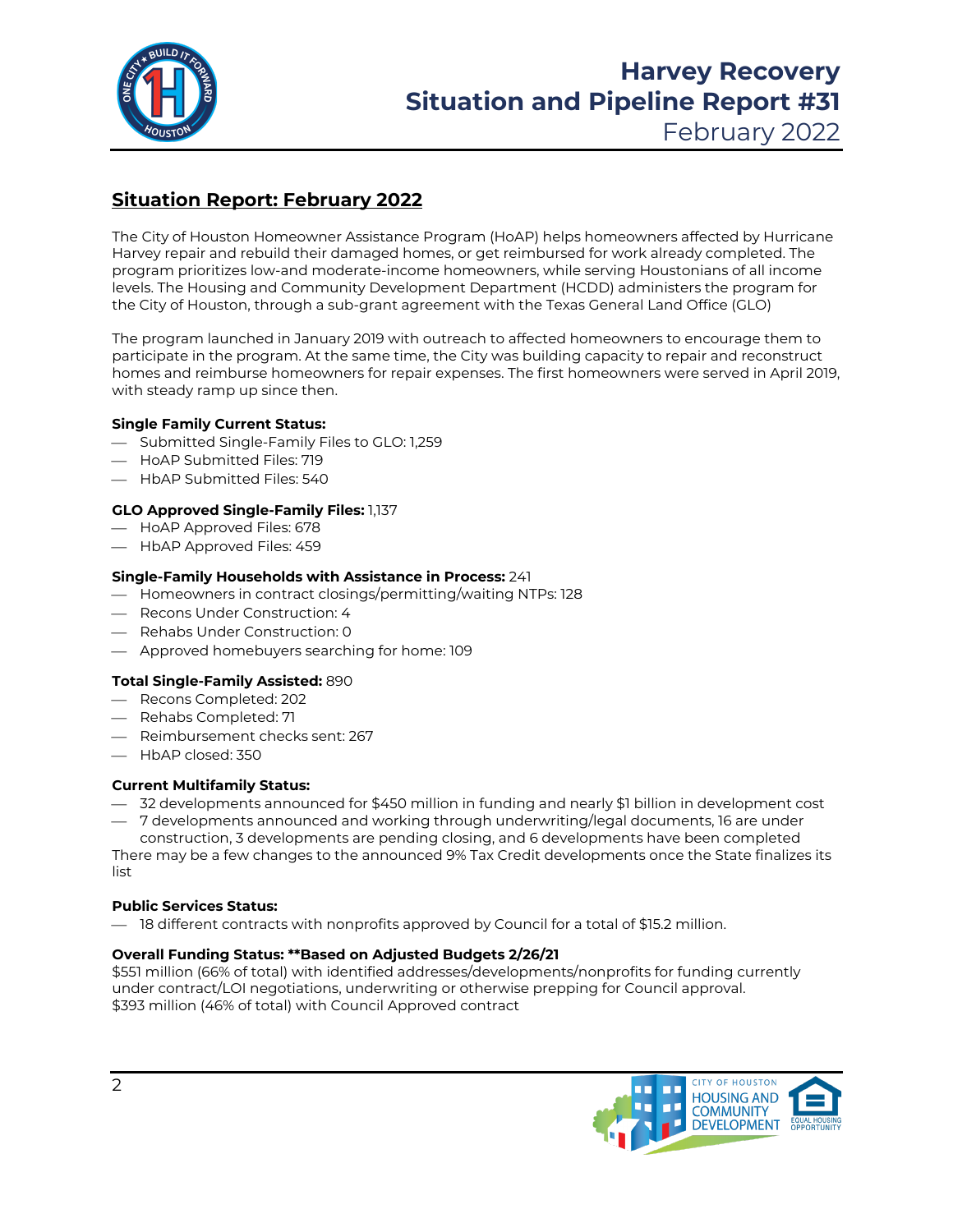

## **Program Overview**

#### **Notice to Harvey Homeowner Assistance Program Applicants**

The City of Houston and the Texas General Land Office (GLO) continue to work together on an agreement to help homeowners who need assistance with repair, reconstruction, and reimbursement for homes damaged by Hurricane Harvey.

At this time, the City of Houston will continue assisting homeowners whose repairs and reconstructions were approved by the GLO prior to October 6, 2020. All other repair and reconstruction applications, including those approved after October 6, 2020, will be transferred to the GLO to complete the process.

In addition, the GLO has granted the City of Houston limited funding to provide reimbursements for completed and eligible home repairs paid by a homeowner in excess of past aid the homeowner received from sources including insurance, FEMA, nonprofit assistance, and the Small Business Administration. The deadline for new applications has since passed. Those who submitted their applications prior to December 31, 2020 will continue to be assisted by the City of Houston.

Any questions for HCDD can be directed to our Call Center at 832-393-0550. The GLO's Homeowner Assistance Program team can be reached at 346-222-4686 or 1-866-317-1998 (toll-free) or at houston.glo@recovery.texas.gov. More information about the GLO's program can be found at recovery.texas.gov/hap/houston

We appreciate your patience, and we will continue to work hard to ensure a smooth transition of applications to the GLO, so that no one is left behind.

## **Table 1: Homeowner Assistance Program Snapshot**

| <b>Activity</b>                                         | As of 3-7-22    |
|---------------------------------------------------------|-----------------|
|                                                         |                 |
| <b>Total number of applications</b><br>submitted to GLO | 719             |
|                                                         |                 |
| <b>Approved by GLO</b>                                  | 678             |
| Recons Completed                                        | 202             |
| Rehabs Completed                                        | 71              |
| Reimbursement checks sent                               | 267             |
| <b>HoAP Funds obligated</b>                             |                 |
| HoAP funds obligated (as of<br>02/28/22)                | \$54,197,889,06 |

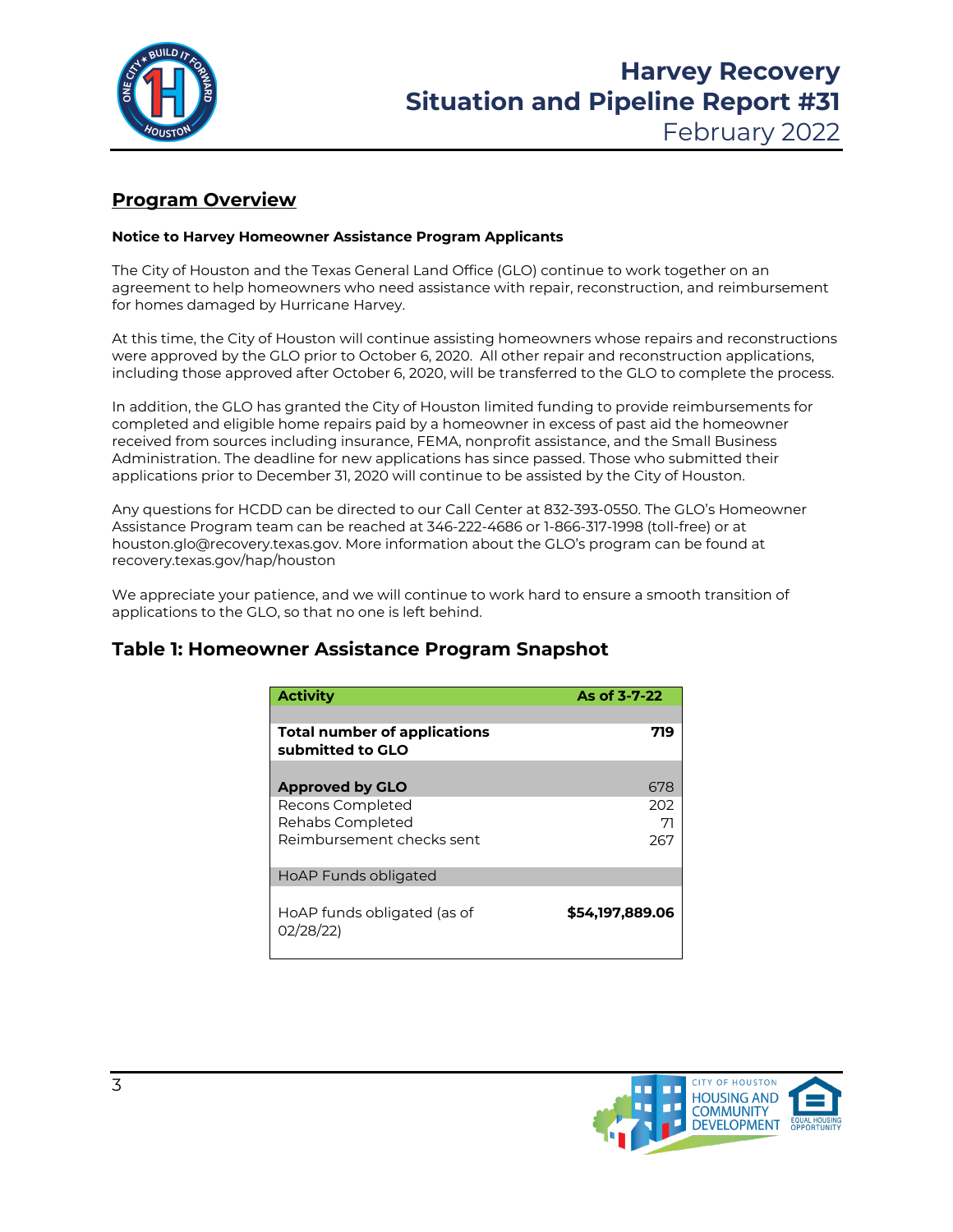

## **Survey and Grant Award Progress**

**678 applicants have been approved by the GLO. 277** homeowners have received a Notice to Proceed to construction and **267** have received a reimbursement check (some homeowners may receive a reimbursement check while also participating in the city-managed program option).

## **Figure 1: Progress toward Grant Award (3-7-22)**



**Invited to Apply:** This category represents the most vulnerable residents and highest priorities from the survey respondents who have been invited to submit a complete application. The deadline for new applications has passed. Those who submitted their applications prior to December 31, 2020 will continue to be assisted by the City of Houston.

**Intake Complete:** This category represents the number of files that the City has received from the intake contractor, which are ready for review and eligibility determination. The difference between this category and the next category are the files that are waiting additional GLO-required documents from the applicant in order to complete the file. This number has dropped from last month due to files sent back to the intake contractor for further processing.

**Eligibility Review Complete:** This category represents the number of files that have been determined to be eligible per City, GLO and HUD standards. These files are now moving through inspections, environmental review and completion of the final scope of work with the builder and homeowner.

**Reimbursements Issued:** For homeowners who are reimbursement only, this is the final step in the process. Some homeowners receive both a reimbursement and additional repair, so they receive the reimbursement check immediately after the GLO issues the approval. and the home moves forward into construction for the remaining repairs.

**Rehabilitations Complete:** This category includes all homes that are through the repair only or reimbursement and repair process, with the homeowner having received the keys back to their home.

**Notices to Proceed w/ Construction:** This category includes all homes that need repair or full reconstruction. The notice to proceed is to the builder, and involves the homeowner moving out of their home, the utilities being shut off, demolition if the home is to be reconstructed, and the full construction process.

**Approved by the GLO:** This category includes the number of homes out of the 719 submitted to the GLO that have received GLO approval. The next step for all homeowners is to sign the required contracts, regardless of whether they are receiving repair, reconstruction or reimbursement.

**Reconstruction Complete:** This category includes all homes that have been fully reconstructed with the homeowner having received the keys back to their new home.

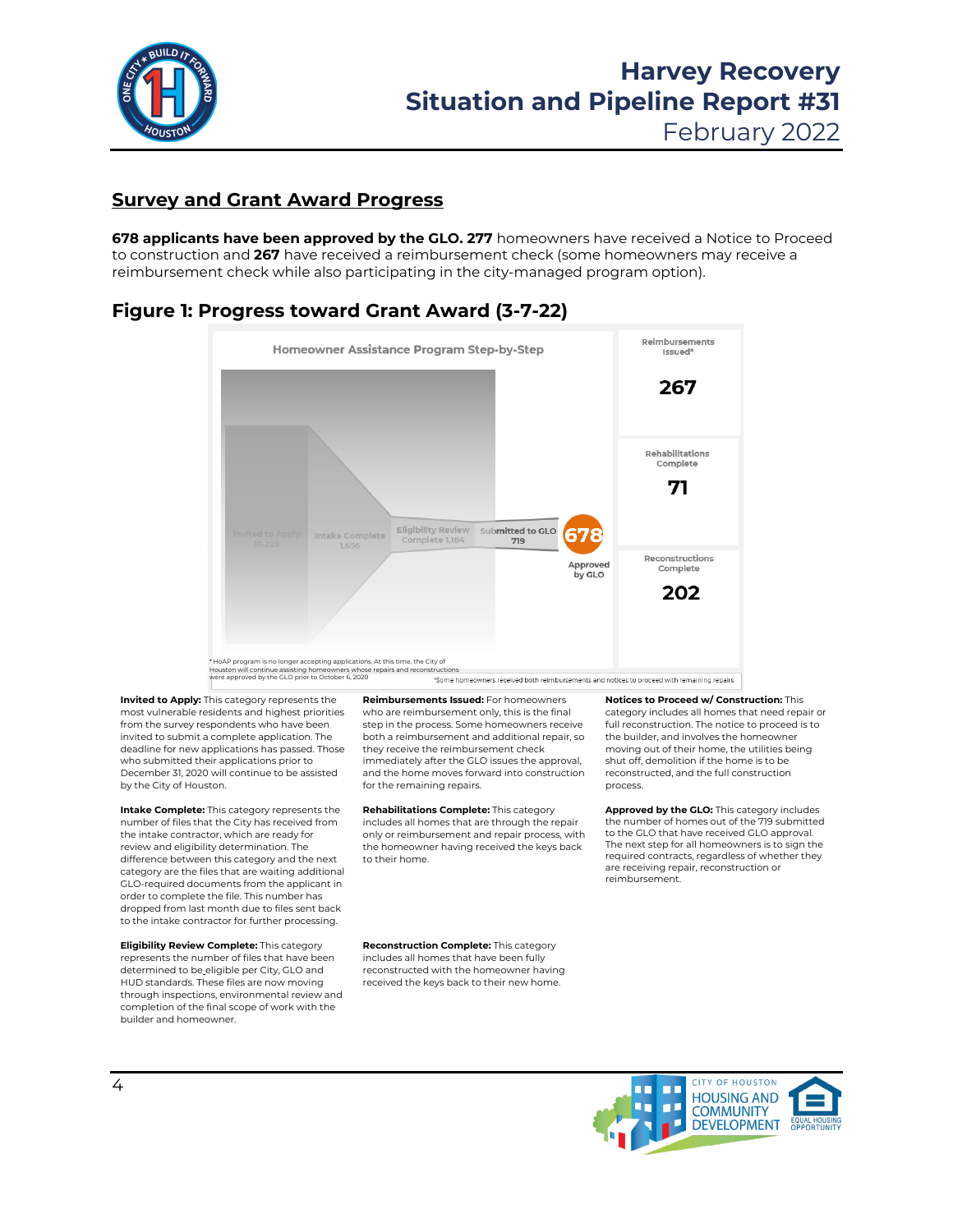

# **Snapshot: Harvey Homebuyer Assistance Program**

For many Houstonians, owning a home is a dream – one that is often out of reach. Incomes in Houston have not risen as quickly as home prices, which means fewer people can afford to buy homes. In the wake of Hurricane Harvey, many families had to delay their plans to find a home or start all over.

Life plans shouldn't be put on hold because of the weather. Harvey Homebuyer Assistance Program provides up to \$30,000 in assistance to families who were in Houston at the time of Hurricane Harvey, who are either buying a first home or replacing a Harvey-damaged home.

As of January, **459** applicants have been approved by the GLO for eligibility. **350** applicants have closed on their new homes.



*Additional qualifications apply. Program subject to change and/or cancellation without notice.* 

Learn more at - <https://recovery.houstontx.gov/hbap/>

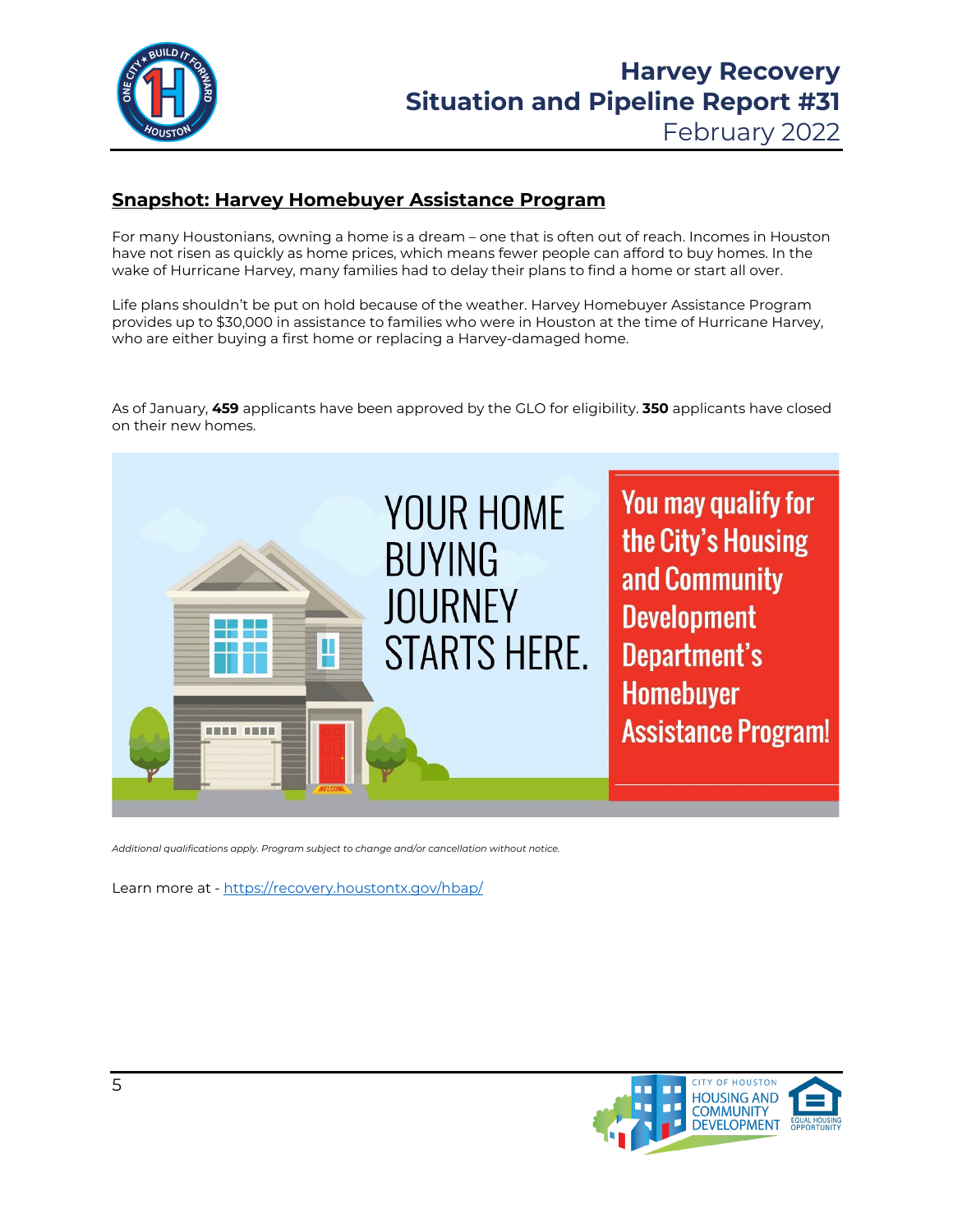

February 2022

# **Snapshot: Multifamily Development**

The first of three rounds of funding for multifamily development opened in February 2019 and closed April 12, 2019. Fifty-six applications were reviewed and 14 were selected for funding. The selected developments will create 1,557 apartments in Houston, the majority of which will be rented at guaranteed-affordable rates to qualified renters.

# **Figure 2: Award summary: Round 1, Harvey Multifamily Program**





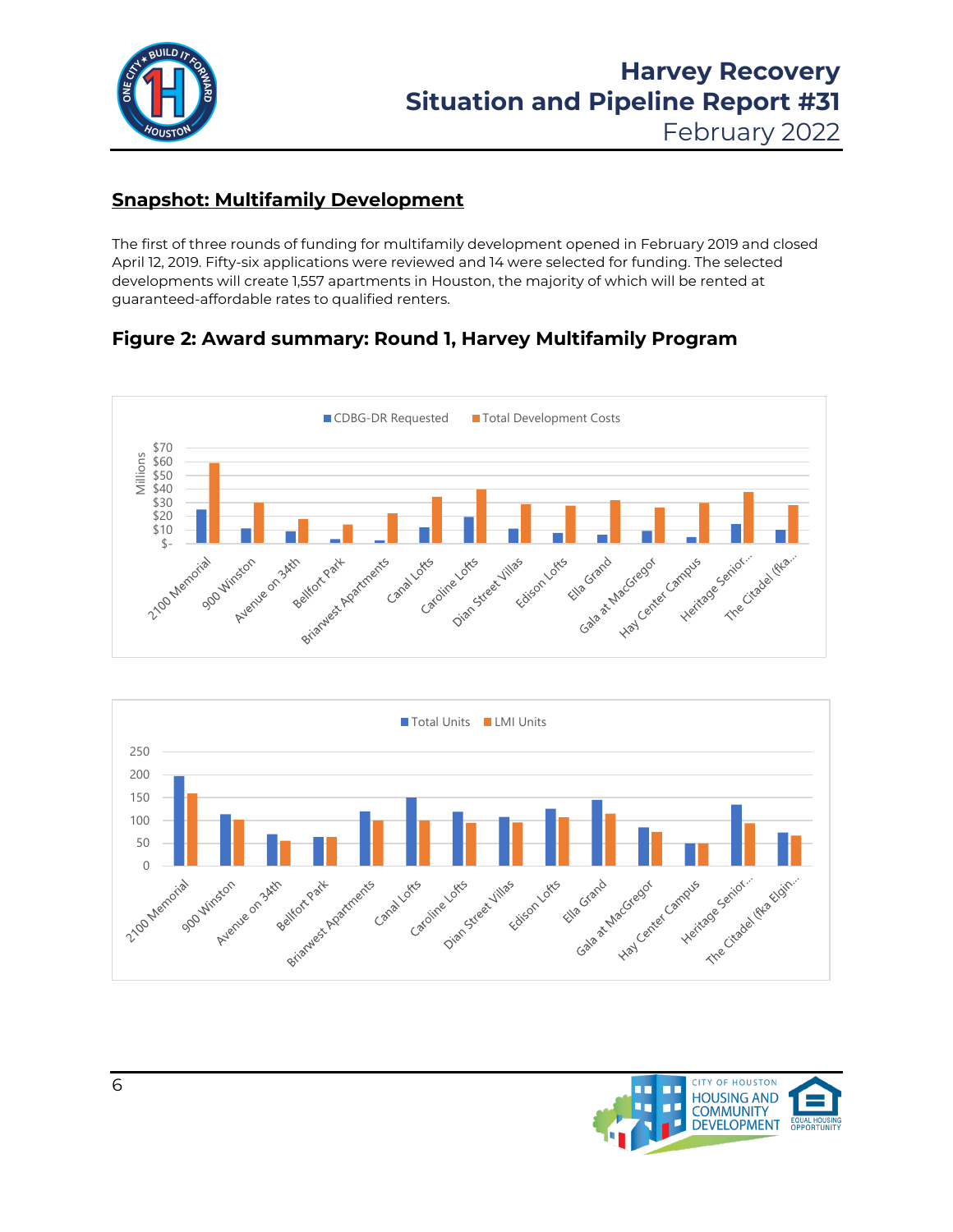

## **\$100 million expansion of Harvey Multifamily Program will provide additional affordable homes to essential workers, seniors, and vulnerable Houstonians.**

The Harvey Multifamily Program issued two calls for proposals, in early 2019 and early 2020. Through these two funding rounds, a total of 36 developments will be supported for funding.

By combining program funding with other sources, including 4% and 9% tax credits and private financing, the awards represent over \$1 billion in development. They include communities for seniors, supportive housing options for those experiencing housing insecurity, and workforce homes for individuals and families.

The currently proposed Round 2 of the program will create 2,666 apartments. Combined with Round 1, the Harvey Multifamily Program is expected to bring 5,223 new, resilient apartments to Houston, 4,692 of which will be held at affordable prices to provide greater choice and quality of homes to low- and moderate-income Houstonians.



# **Figure 3: Award summary: Round 2, Harvey Multifamily Program**

*Amount provided is based on the application and is subject to revision during HCDD underwriting.*

*Funds for Harvey Recovery Programs are provided by the City of Houston and the Texas General Land Office through the U.S. Department of Housing and Urban Development's Community Development Block Grant Program. For more information visi[t https://recovery.houstontx.gov/multifamily-program/](https://recovery.houstontx.gov/multifamily-program/)*

Press release - June 29, 2021 - [Harvey Multifamily Program is announcing that up to \\$28 Million will be](https://recovery.houstontx.gov/harvey-multifamily-program-is-announcing-that-up-to-28-million-will-be-available-for-the-currently-issued-notice-of-funding-availability-nofa/)  [available for the currently issued Notice of Funding Availability \(NOFA\)](https://recovery.houstontx.gov/harvey-multifamily-program-is-announcing-that-up-to-28-million-will-be-available-for-the-currently-issued-notice-of-funding-availability-nofa/)

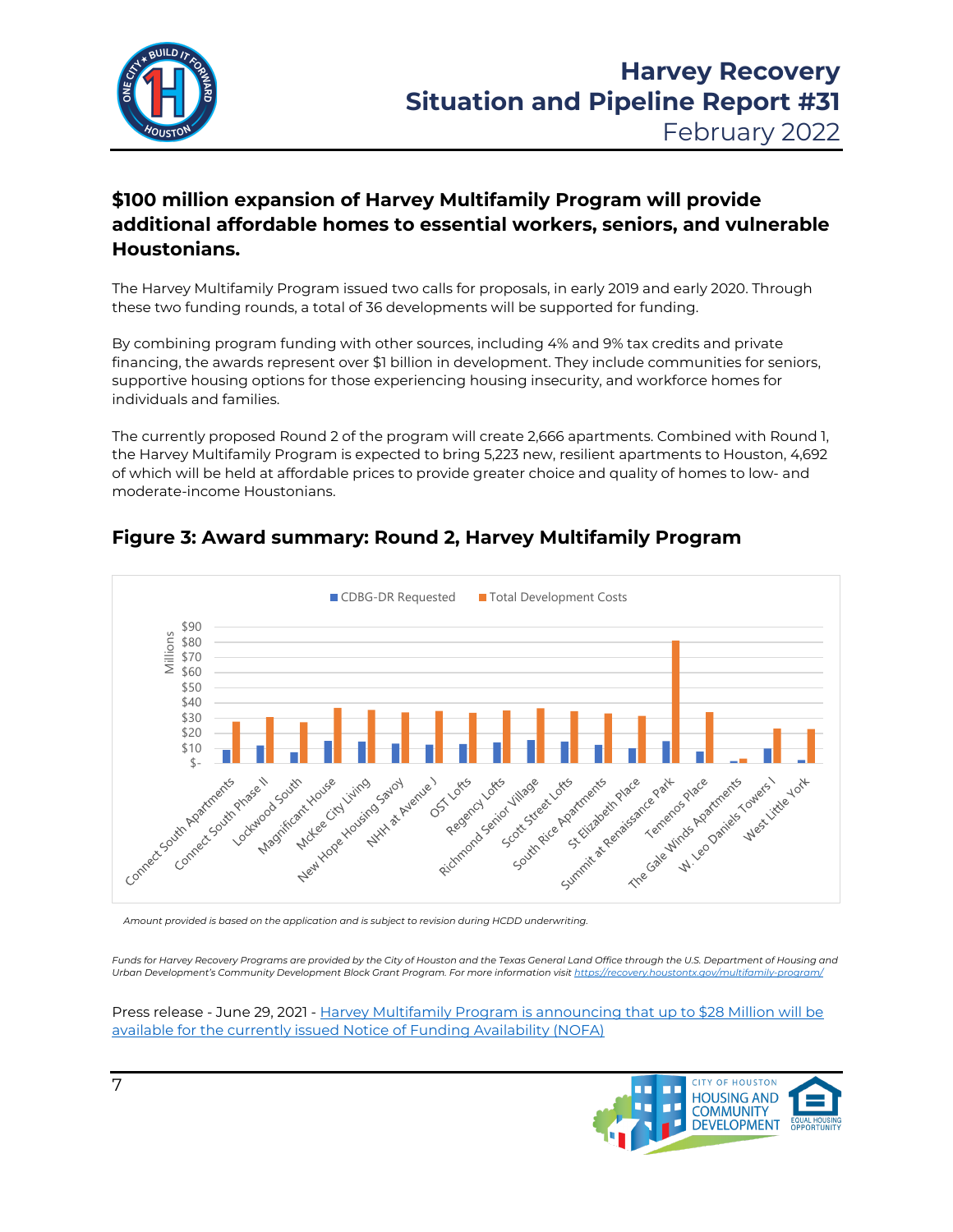

# **The Harvey Recovery Small Rental Program Awards \$20M to Nonprofit Housing Developers to Create Up to 14 Affordable Apartment Communities**

The City of Houston Housing and Community Development Department (HCDD) will select up to 14 developments to receive funding as Round 1 of the Harvey Recovery Small Rental Program. This program creates and rehabilitates small (2-7 unit) rental communities and helps build capacity and experience for local nonprofit developers to help build Houston's overall ability to provide quality, affordable homes for community members. Funding for the Harvey Recovery Small Rental Program is provided by the U.S. Department of Housing and Urban Development (HUD) as part of disaster relief efforts to rebuild after Hurricane Harvey.

This funding will provide \$20,470,326 to create 86 new homes for Houston renters. Proposals were scored based on including organizational capacity, cost efficiency, location, community factors, and how well the development will serve existing City of Houston priorities. Successful developments also provide services for special needs populations, access to local transit and high-ranked schools, and help develop priority areas such as the Mayor's Complete Communities. The list of awarded developments can be viewed in full below.

The five newly announced projects utilize 4% housing tax credits from the Texas Department of Housing and Community Affairs (TDHCA) along with other funding sources. These developments will contain resilient building features and contribute to an equitable recovery process that will provide affordable, quality homes for up to 40 years. More details on each of these proposals can be viewed in the table below.

## **Figure 4: Award summary: Harvey Small Rental Program**



*Amounts reflect the original application amount and are subject to revision during HCDD underwriting. Allocations may vary at the time of presentation to City Council.*

*Information about this round of funding rounds of funding can be found a[t recovery.houstontx.gov](https://recovery.houstontx.gov/hsrp/)*